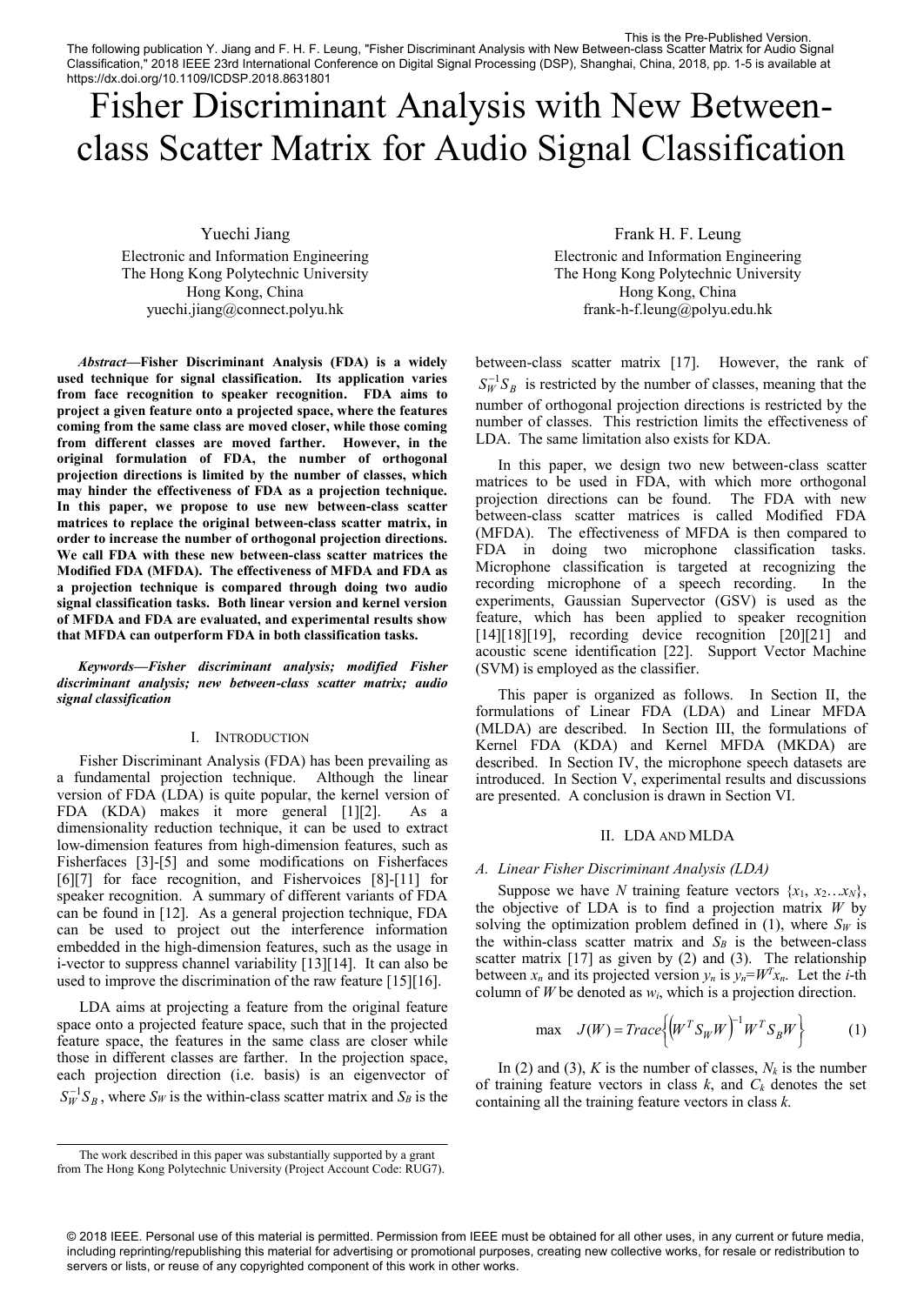$$
S_W = \sum_{k=1}^{K} \sum_{x_n \in C_k} (x_n - m_k)(x_n - m_k)^T
$$
 (2)

$$
S_B = \sum_{k=1}^{K} N_k (m_k - m)(m_k - m)^T
$$
 (3)

where

$$
m_k = \frac{1}{N_k} \sum_{x_n \in C_k} x_n \tag{4}
$$

$$
m = \frac{1}{N} \sum_{n=1}^{N} x_n = \frac{1}{\sum_{k=1}^{K} N_k} \sum_{k=1}^{K} N_k m_k
$$
 (5)

As shown in [17],  $w_i$  is an eigenvector of  $S_W^{-1}S_B$ . Since the rank of *SB* is at most *K*−1, LDA can only find at most *K*−1 orthogonal projection directions [17].

### *B. Modified Linear Fisher Discriminant Analysis (MLDA)*

To increase the number of projection directions, we design two new between-class scatter matrices  $S'_B$  and  $S''_B$  to be used in MLDA, as defined in (6) and (7) respectively. MLDA with *B S* being the between-class scatter matrix is called MLDA v1 (version 1), while MLDA with  $S_B^r$  is called MLDA v2.

$$
S'_{B} = \sum_{n=1}^{N} (x_{n} - m)(x_{n} - m)^{T}
$$
  
= 
$$
\sum_{k=1}^{K} \sum_{x_{n} \in C_{k}} (x_{n} - m)(x_{n} - m)^{T}
$$
 (6)

$$
\sum_{k=1}^{N} \sum_{n=1}^{N} \frac{1}{K-1} \sum_{k=1, x_n \in C_k}^{K} (x_n - m_k)(x_n - m_k)^T
$$
  
= 
$$
\sum_{k=1}^{K} \sum_{x_n \in C_k} \frac{1}{K-1} (x_n - m_k)(x_n - m_k)^T
$$
 (7)

As can be seen from (6) and (7),  $S'_B$  and  $S''_B$  can be used as a metric of the degree of separation of different classes. In addition, the rank of  $S'_B$  or  $S''_B$  is determined by the number of data, while that of  $S_B$  is determined by the number of classes. This means that MLDA may find more projection directions than LDA. Similar to LDA, the solution of MLDA v1 is the collection of the eigenvectors of  $S_W^{-1}S_B'$ , and the solution of MLDA v2 is the collection of the eigenvectors of  $S_W^{-1}S_B''$ .

# III. KDA AND MKDA

# *A. Kernel Fisher Discriminant Analysis (KDA)*

As shown in [1] and [16], *wi* should be a linear combination of the training vectors, namely  $w_i = \sum_{n=1}^{N} x_n (v_i)_n$ ,  $w_i = \sum_{n=1}^{N} x_n (v_i)_n$ , where  $v_i$  is an *N*×1 vector containing the coefficients in the linear combination, and  $(v_i)_n$  is its *n*-th element. Furthermore, if we define a new matrix *V* whose *i*-th column is  $v_i$ , then we can express  $W^T m_k$ ,  $W^T m$  and  $W^T x_n$  in terms of *V*, as given by (8), where  $l_k$ ,  $l$  and  $q_n$  are  $N \times 1$  vectors, whose  $j$ -th elements are given by (9), and  $k(x_j, x_n)$  is a kernel function [16].

$$
WT mk = VT lk, \quad WT m = VT l, \quad WT xn = VT qn \tag{8}
$$

where

where  
\n
$$
(l_k)_j = \frac{\sum_{x_n \in C_k} k(x_j, x_n)}{N_k}, \quad (l)_j = \frac{\sum_{n=1}^N k(x_j, x_n)}{N}, \quad (q_n)_j = k(x_j, x_n)
$$
\n(9)

Then we can express  $W^T S_W W$  and  $W^T S_B W$  as in (10) and (11), where  $U_W$  involved in (10) and  $U_B$  involved in (11) are

defined in (12) and (13) respectively.  
\n
$$
W^{T} S_{W} W = \sum_{k=1}^{K} \sum_{x_{n} \in C_{k}} W^{T} (x_{n} - m_{k}) (x_{n} - m_{k})^{T} W
$$
\n
$$
= \sum_{k=1}^{K} \sum_{x_{n} \in C_{k}} V^{T} (q_{n} - l_{k}) (q_{n} - l_{k})^{T} V = V^{T} U_{W} V
$$
\n
$$
W^{T} S_{B} W = \sum_{k=1}^{K} N_{k} W^{T} (m_{k} - m) (m_{k} - m)^{T} W
$$
\n
$$
= \sum_{k=1}^{K} N_{k} V^{T} (l_{k} - l) (l_{k} - l)^{T} V = V^{T} U_{B} V
$$
\n(11)

where

$$
U_W = \sum_{k=1}^{K} \sum_{x_n \in C_k} (q_n - l_k)(q_n - l_k)^T
$$
 (12)

$$
U_B = \sum_{k=1}^{K} N_k (l_k - l)(l_k - l)^T
$$
 (13)

Adopting the expressions in  $(10)$  and  $(11)$ ,  $(1)$  becomes (14), which is KDA. Similar to LDA, the solution of KDA is

the collection of the eigenvectors of 
$$
U_W^{-1}U_B
$$
 [16].  
\nmax  $J(V) = Trace \{ (V^T U_W V)^{-1} V^T U_B V \}$  (14)

# *B. Modified Kernel Fisher Discriminant Analysis (MKDA)*

Similar to KDA,  $W^T S'_B W$  (for MKDA v1) and  $W^T S''_B W$ (for MKDA v2) can also be expressed in terms of *V*, which is given by (15) and (16) respectively, where  $U'_B$  and  $U''_B$ involved in the equations are given by (17) and (18) respectively. Then the solution of MKDA v1 is the collection of the eigenvectors of  $U_W^{-1}U_B'$ , while that of MKDA v2 is the

collection of the eigenvectors of 
$$
U_W^{-1}U_B''
$$
.  
\n
$$
W^T S'_B W = \sum_{k=1}^K \sum_{x_n \in C_k} W^T (x_n - m)(x_n - m)^T W
$$
\n
$$
= \sum_{k=1}^K \sum_{x_n \in C_k} V^T (q_n - l)(q_n - l)^T V = V^T U'_B V
$$
\n(15)

$$
= \sum_{k=1}^{K} \sum_{x_n \in C_k} V^T (q_n - l)(q_n - l)^T V = V^T U'_B V
$$
  

$$
W^T S''_B W = \sum_{k=1}^{K} \sum_{x_n \in C_k} \frac{1}{K-1} W^T (x_n - m_k)(x_n - m_k)^T W
$$
  

$$
= \sum_{k=1}^{K} \sum_{x_n \in C_k} \frac{1}{K-1} V^T (q_n - l_k)(q_n - l_k)^T V = V^T U''_B V
$$
 (16)

$$
= \sum_{k=1}^{K} \sum_{x_n \notin C_k} \frac{1}{K-1} V^T (q_n - l_k)(q_n - l_k)^T V = V^T U''_B V
$$

where

$$
U'_B = \sum_{k=1}^K \sum_{x_n \in C_k} (q_n - l)(q_n - l)^T
$$
 (17)

$$
U''_B = \sum_{k=1}^K \sum_{x_n \notin C_k} \frac{1}{K-1} (q_n - l_k)(q_n - l_k)^T
$$
 (18)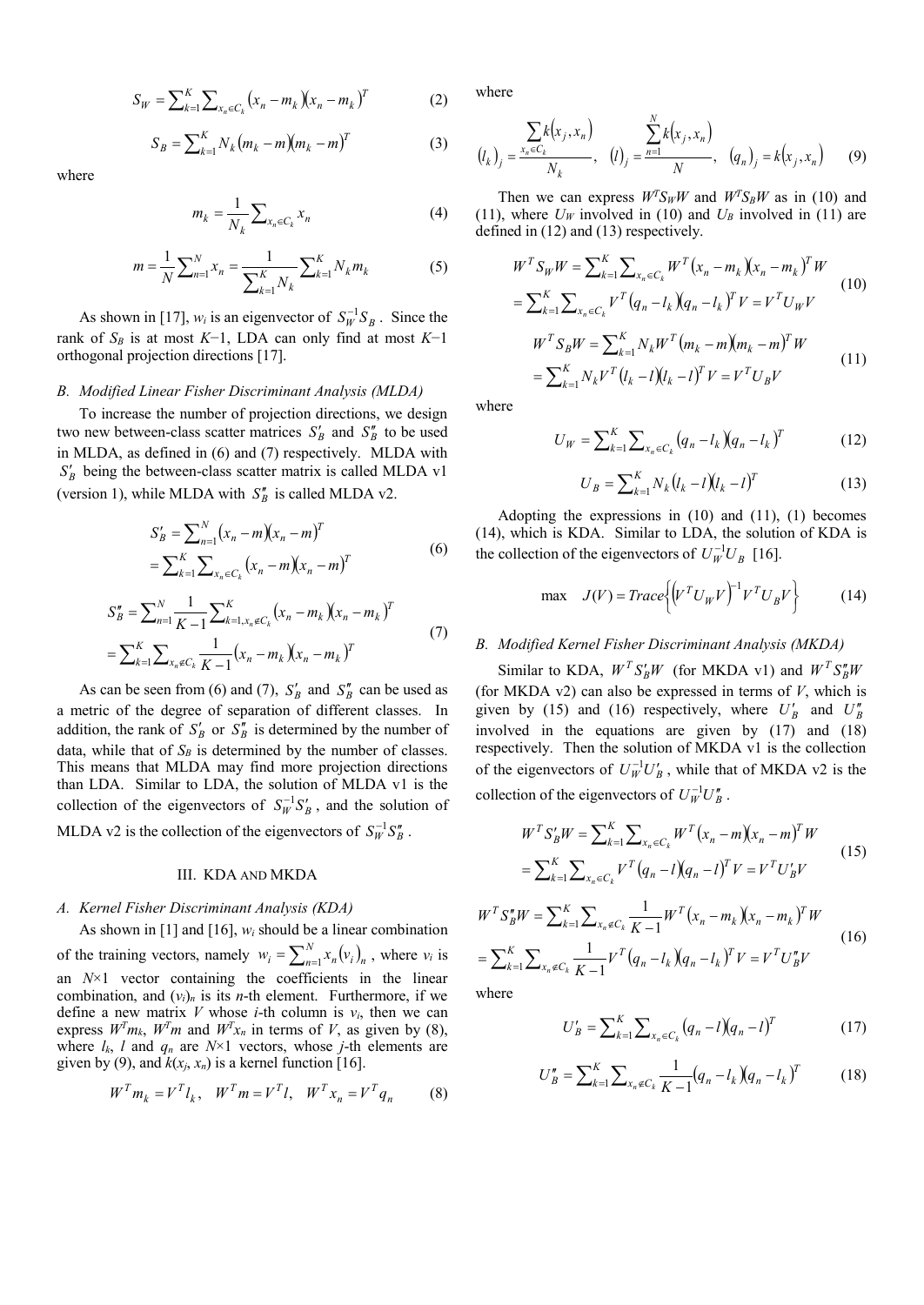TABLE I. AHUMADA-25 MICROPHONE SPEECH DATASET

| <b>Notation</b> | <b>Microphone Model</b> | <b>Number of Speech Samples</b> |                |
|-----------------|-------------------------|---------------------------------|----------------|
|                 |                         | <b>Training</b>                 | <b>Testing</b> |
| M1              | AKG C410B Head Mounted  | 240                             | 260            |
| M <sub>2</sub>  | <b>AKH D80S Desktop</b> | 240                             | 260            |
| M <sub>3</sub>  | SONY ECM 66B Lapel      | 240                             | 260            |
| M <sub>4</sub>  | <b>TARGET Lapel</b>     | 240                             | 260            |
| UBM             | All the models          | 599                             |                |

#### IV. SPEECH DATASETS AND EXPERIMENTAL SETTINGS

In this paper, we utilize two microphone speech datasets to compare the performance of FDA (including LDA and KDA) and MFDA (including MLDA v1 and v2, MKDA v1 and v2). One dataset is Ahumada-25, comprising 4 different microphones for classification; the other is Gaudi-25, comprising 5 different microphones for classification. Both datasets come from AHUMADA speech corpus [23]. Each dataset is divided into a training set, a testing set, and a set for Universal Background Model (UBM), as shown in Table I and Table II. For Ahumada-25, totally 960 microphone speech samples are used for training, 1040 microphone speech samples are used for testing, and 599 microphone speech samples are used for UBM. For Gaudi-25, totally 1200 microphone speech samples are used for training, 1280 microphone speech samples are used for testing, and 744 microphone speech samples are used for UBM. The feature representing a speech sample is Gaussian Supervector (GSV), which is calculated by adapting a 32-mixture UBM with a relevance factor 5 [15][19][20]. The classifier is linear Support Vector Machine (SVM) [24].

On using FDA and MFDA, to prevent singularity, a regularization term *εI* is added to  $S_W$  and  $U_W$ , where *ε* is a nonnegative value and *I* is an identity matrix. Adding a regularization term is a simple yet effective way to prevent singularity [25]. Therefore, we find the eigenvectors of  $(S_W + \varepsilon I)^{-1} S_B$  (for LDA),  $(S_W + \varepsilon I)^{-1} S'_B$  (for MLDA v1),  $(S_W + \varepsilon I)^{-1} S_B''$  (for MLDA v2),  $(U_W + \varepsilon I)^{-1} U_B$  (for KDA),  $(U_W + \varepsilon I)^{-1}U_B'$  (for MKDA v1),  $(U_W + \varepsilon I)^{-1}U_B''$  (for MKDA v2). On using KDA or MKDA, linear kernel  $k(a,b) = a^Tb$ 



Fig. 1. Classification results on Ahumada-25 using LDA, linear kernel KDA, MLDA, and linear kernel MKDA.

TABLE II. GAUDI-25 MICROPHONE SPEECH DATASET

| <b>Notation</b> | <b>Microphone Model</b>      | <b>Number of Speech Samples</b> |                |
|-----------------|------------------------------|---------------------------------|----------------|
|                 |                              | <b>Training</b>                 | <b>Testing</b> |
| M1              | AKG C410 Desktop             | 240                             | 260            |
| M <sub>2</sub>  | <b>AKG Tripower Desktop</b>  | 240                             | 260            |
| M <sub>3</sub>  | AKH D80S Desktop             | 240                             | 260            |
| M <sub>4</sub>  | SONY ECM 66B Lapel           | 240                             | 260            |
| M <sub>5</sub>  | <b>TARGET CPT3GX Desktop</b> | 240                             | 240            |
| <b>UBM</b>      | All the models               | 744                             |                |

and Gaussian kernel  $k(a,b) = e^{-(a-b)^T (a-b)/h}$  are employed.

# V. EXPERIMENTAL RESULTS AND DISCUSSIONS

## *A. Classification Results and Discussions on Ahumada-25*

Microphone classification results on Ahumada-25 are shown in Figs. 1 and 2. Fig. 1 shows the performances of linear projection techniques (i.e. LDA, MLDA, linear kernel KDA and MKDA), while Fig. 2 shows the performances of nonlinear projection techniques (i.e. Gaussian kernel KDA and MKDA). The polyline labelled with "raw" is the result without applying any projection technique. An interesting observation is that, the regularization parameter  $\varepsilon$  plays an important role; when  $\varepsilon$  is small, the linear projection techniques may not take effect (Fig. 1). With a large value of *ε*, MLDA v1 can outperform other linear projection techniques, which demonstrates the effectiveness of the new scatter matrix involved in MLDA v1, while MLDA v2 merely gives similar performance to LDA. From Fig. 2, performance improvement is also gained on applying the nonlinear projection techniques, with a good choice of the kernel parameter *h*. Particularly, both MKDA v1 and v2 can outperform KDA.

# *B. Classification Results and Discussions on Gaudi-25*

Microphone classification results on Gaudi-25 are shown in Figs. 3 and 4. Fig. 3 shows the performances on using linear projection techniques, while Fig. 4 shows the performances on using nonlinear projection techniques. It can be observed that, the effectiveness of the projection techniques highly depends on the regularization parameter *ε*, and only when *ε* is properly chosen, can the projection techniques take effect. In general, MFDA is less dependent on *ε* (i.e. more stable) and can



Fig. 2. Classification results on Ahumada-25 using Gaussian kernel KDA and Gaussian kernel MKDA.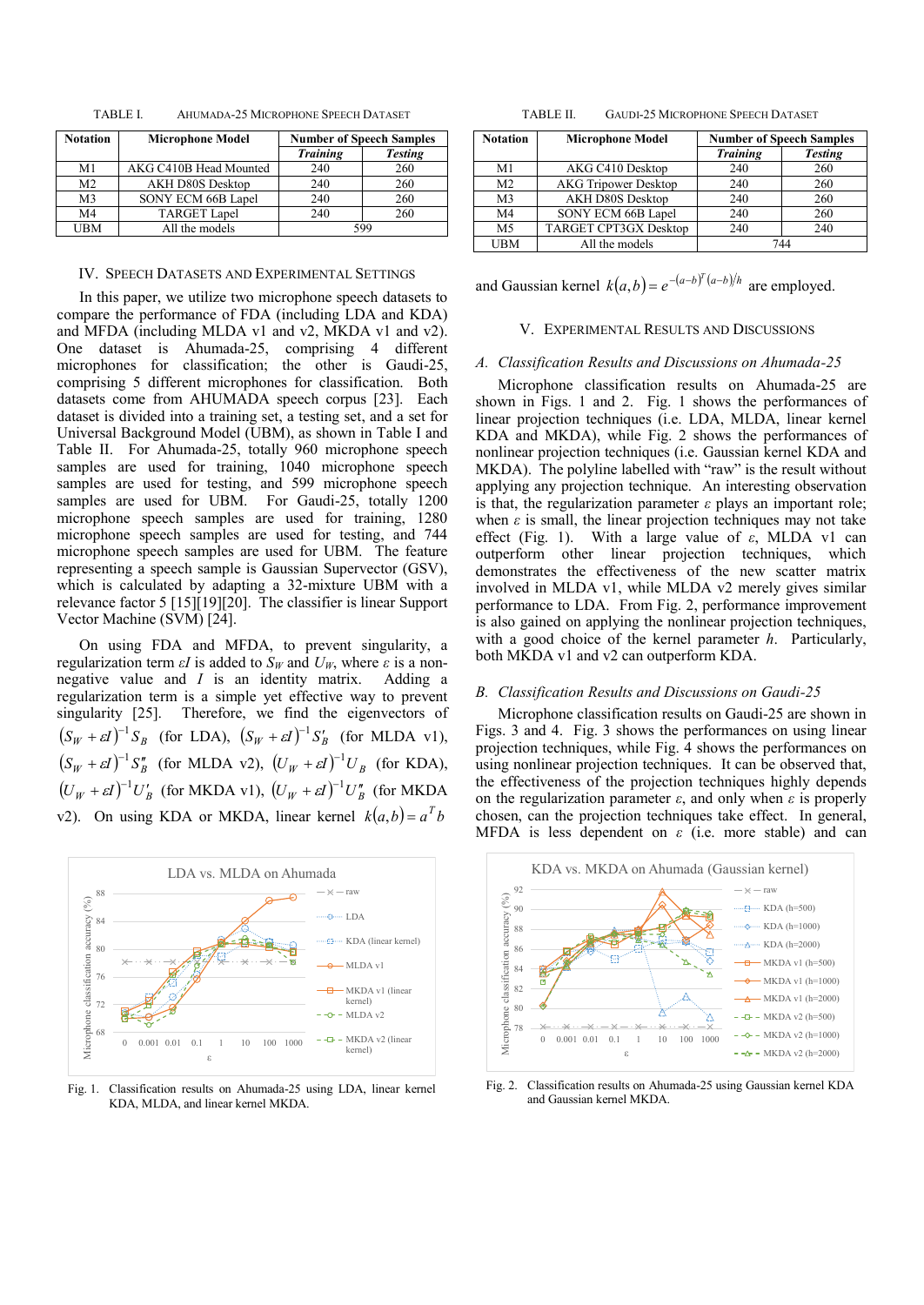

Fig. 3. Classification results on Gaudi-25 using LDA, linear kernel KDA, MLDA, and linear kernel MKDA.

perform better, than FDA. Comparing Fig. 3 and Fig. 4, the linear projection techniques and nonlinear projection techniques give similar improvement over the raw feature; however, the nonlinear projection techniques are also highly affected by the kernel parameter *h*.

# *C. Dimensionality Reduction Ability of LDA and MLDA*

In this part, the ability of LDA and MLDA as a dimensionality reduction technique is compared. Full dimensionality requires including all the column vectors in the projection matrix *W*, while the reduced dimensionality only involves a few of the column vectors in *W*. By sorting the column vectors in  $W$  according to the significance (as each column vector is an eigenvector, the larger the eigenvalue, the more significant the column vector will be), only a few of the significant projection directions may be good enough.

Microphone classification results with different dimensionalities of the projected features are shown in Figs. 5 and 6, where the dimensionality varies from 768 (i.e. all the column vectors are included) to 76 (i.e. only the first 76 significant column vectors are included). It can be observed that the performance of MLDA v1 is quite stable with respect to different dimensionalities, and even when the dimensionality of the projected feature is small (e.g. 76), the classification accuracy is still high. On Ahumada-25 dataset (Fig. 5), the performance of LDA and MLDA v2 tends to drop with the decrease of the dimensionality of the projected features. On Gaudi-25 dataset (Fig. 6), the performance of LDA tends to



Fig. 5. Classification results on Ahumada-25 using projected features with different dimensionalities.



Fig. 4. Classification results on Gaudi-25 using Gaussian kernel KDA and Gaussian kernel MKDA.

improve even with the decrease of the dimensionality of the projected features, while the performance of MLDA v1 and v2 are relatively stable. If the raw feature is noisy, probably only the first several significant projection directions are effective while the rest projection directions are not only useless but also interfering, so reducing the dimensionality (i.e. only keeping the most significant projection directions) may improve the quality of the projected feature.

## VI. CONCLUSION

In this paper, we propose Modified Fisher Discriminant Analysis (MFDA), which uses different between-class scatter matrices from what the traditional Fisher Discriminant Analysis (FDA) does. Compared to FDA, MFDA can find more orthogonal projection directions. The performance of utilizing MFDA and FDA as a projection technique, is compared in doing two audio signal classification tasks. Experimental results show that MFDA gains higher classification accuracy than FDA, which demonstrates its effectiveness. Another finding is that, the performance of both MFDA and FDA is highly dependent on the regularization parameter. Moreover, we also compare the effectiveness of using the linear version of MFDA (i.e. MLDA) and the linear version of FDA (i.e. LDA) as a dimensionality reduction technique. Experimental results demonstrate that MLDA can be more stable than LDA when the dimensionality of the projected feature varies.



Fig. 6. Classification results on Gaudi-25 using projected features with different dimensionalities.